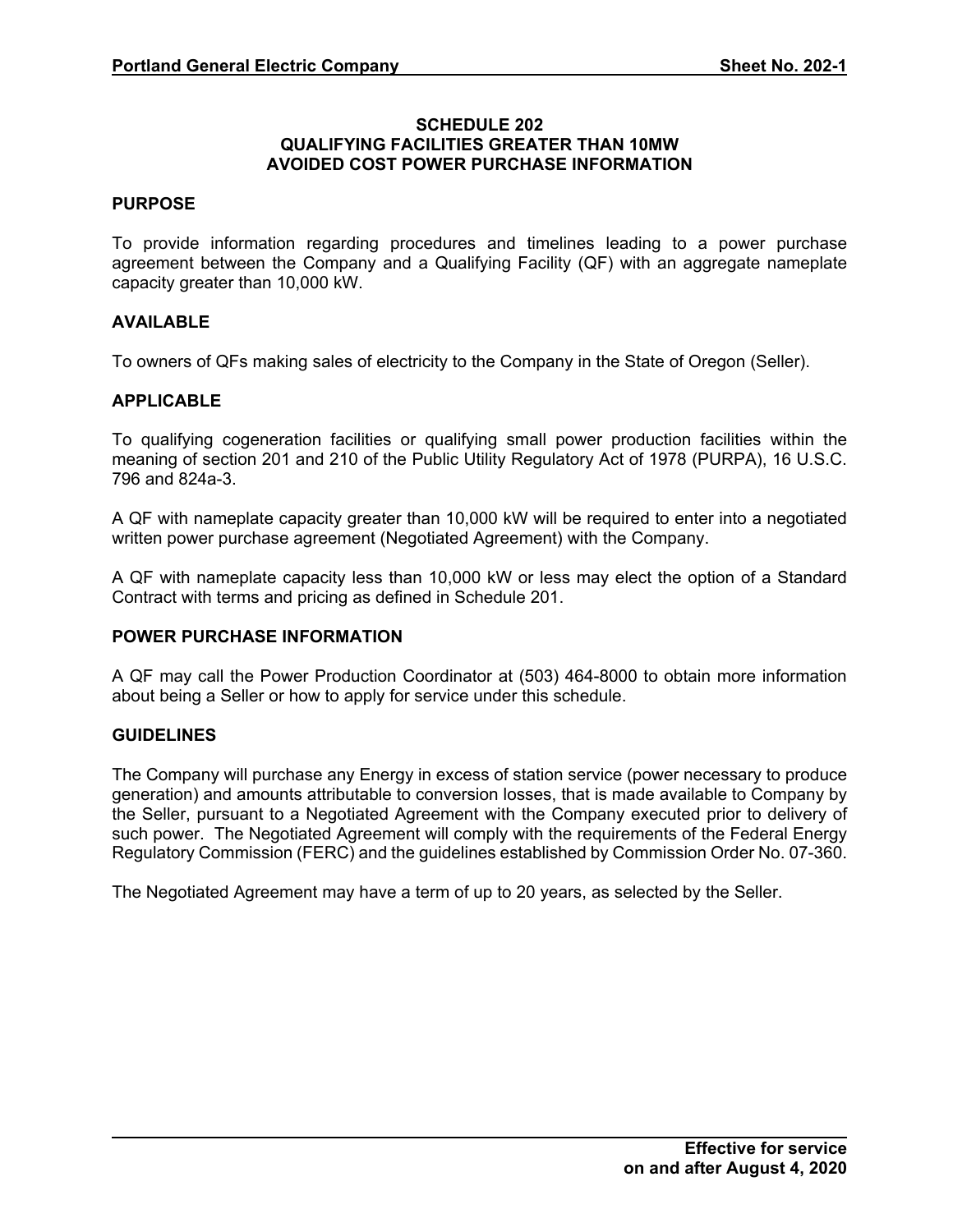# **SCHEDULE 202 (Continued)**

## **PROCEDURES TO DEVELOP A NEGOTIATED AGREEMENT**

- 1. The Seller may request indicative power purchase prices. To obtain an indicative pricing proposal for a proposed project, the Seller must provide in writing, general project information reasonably required for the development of indicative pricing, including, but not limited to:
	- Demonstration of ability to obtain QF status.
	- Design capacity (MW), station service requirements, and net amount of power to be delivered to the Company's electric system.
	- Generation technology and other related technology applicable to the site.
	- Quantity and timing of monthly power deliveries (including project ability to respond to dispatch orders from the Company).
	- Proposed site location and electrical interconnection point.
	- Status of interconnection and transmission arrangements.
	- Proposed on-line date and outstanding permitting requirements.
	- Motive force or fuel plan consisting of fuel type(s) and source(s).
	- Proposed contract term and pricing provisions.
- 2. The Company will not be obligated to provide an indicative pricing proposal until all the information described above has been received in writing from the Seller. Within 30 business days following receipt of all required information, the Company will provide the Seller with an indicative pricing proposal, which may include other terms and conditions, tailored to the individual characteristics of the proposed project. Such proposal may be used by the Seller to make determinations regarding project planning, financing and feasibility. However, such prices are indicative and are not final and binding. Prices and other terms and conditions are only final and binding to the extent contained in Negotiated Agreement, once executed by both parties. The Company will provide with the indicative prices a description of the methodology used to develop the prices.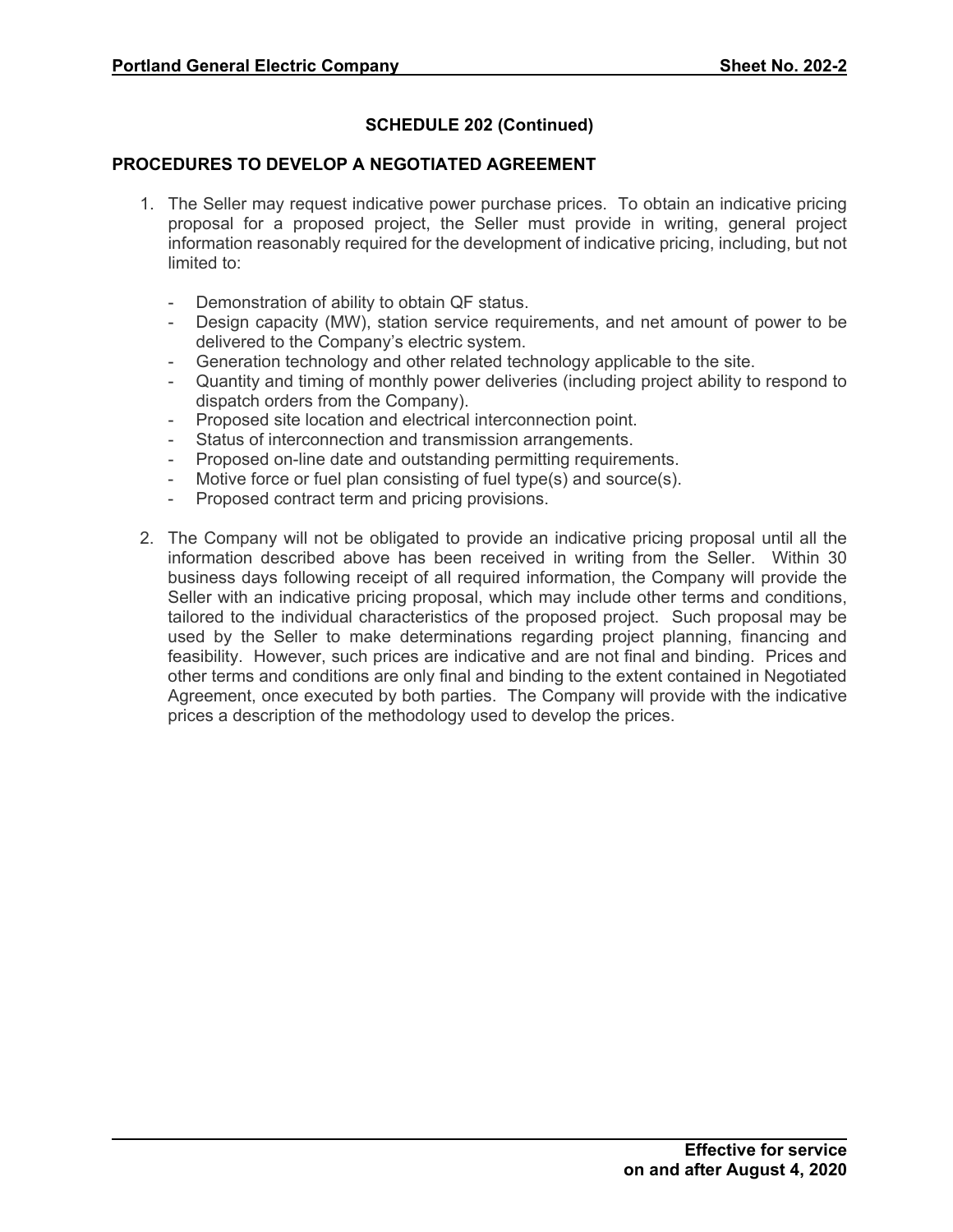# **SCHEDULE 202 (Continued)**

## PROCEDURES TO DEVELOP A NEGOTIATED AGREEMENT (Continued)

- 3. The Avoided Cost Prices specified in Schedule 201 provide a starting point for indicative prices, and will be modified to address the following specific factors established in OPUC Order No. 07-360 and FERC 18 § CFR 292.304(e):
	- *(e) Factors affecting rates for purchases. In determining avoided costs, the following factors will, to the extent practicable, be taken into account.*
		- *(1) The data provided pursuant to 18 CFR § 292.302(b), (c), or (d), including State review of any such data;*
		- *(2) The availability of capacity or energy from a qualifying facility during the system daily and seasonal peak periods, including:*
			- *(i) The ability of the Company to dispatch the qualifying facility;*
			- *(ii) The expected or demonstrated reliability of the qualifying facility;*
			- *(iii) The terms of any contract or other legally enforceable obligation, including the duration of the obligation, termination notice requirement and sanctions for noncompliance;*
			- *(iv) The extent to which scheduled outages of the qualifying facility can be usefully coordinated with scheduled outages of the Company's facilities;*
			- *(v) The usefulness of energy and capacity supplied from a qualifying facility during system emergencies, including its ability to separate its load from its generation;*
			- *(vi) The individual and aggregate value of energy and capacity from qualifying facilities on the Company's system; and*
			- *(vii) The smaller capacity increments and the shorter lead time available with additions of capacity from qualifying facilities; and*
		- *(3) The relationship of the availability of energy or capacity from the qualifying facility as derived in part (e) (2) of this section, to the ability of the Company to avoid costs, including the deferral of capacity additions and the reduction of fossil fuel use; and*
		- *(4) The costs or savings resulting from variations in line losses from those that would have existed in the absence of purchases from a qualifying facility, if the Company generated an equivalent amount of energy itself or purchased an equivalent amount of electric energy or capacity.*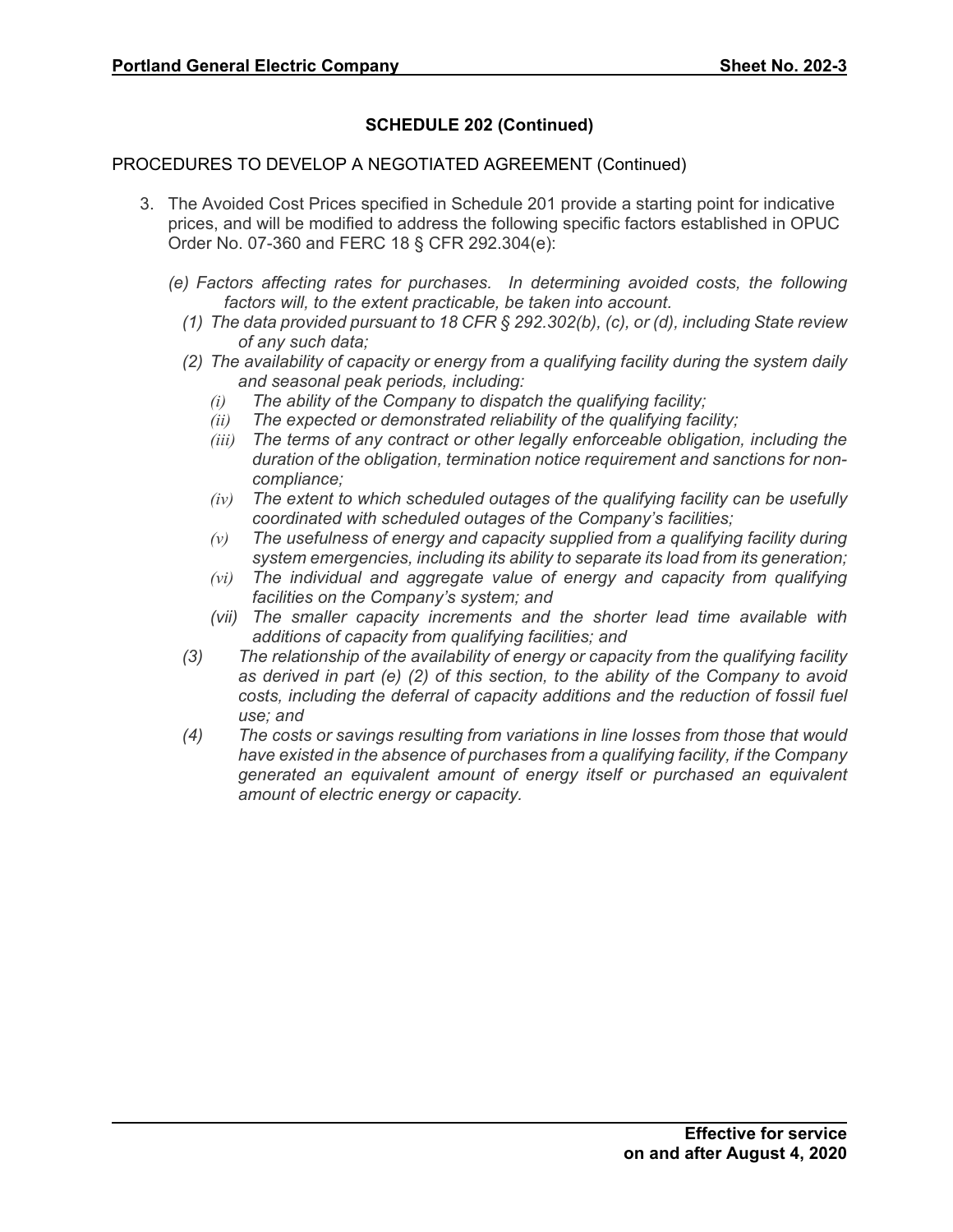## **SCHEDULE 202 (Continued)**

## PROCEDURES TO DEVELOP A NEGOTIATED AGREEMENT (Continued)

- 4. If the Seller desires to proceed with negotiations after reviewing the Company's indicative price proposal, the Seller must request in writing that the Company prepare a draft Negotiated Agreement to serve as the basis for negotiations between the parties. In connection with such request, the Seller must provide the Company with any additional project information that the Company reasonably determines to be necessary for the preparation of the Negotiated Agreement, which may include, but will not be limited to:
	- Updated information for the project information listed above in paragraphs 1 and 3.
	- Evidence of adequate control of proposed site.
	- Timelines for obtaining any necessary governmental permits, approvals or authorizations.
	- Assurance of fuel supply or motive force.
	- Anticipated timelines for completion of key project milestones.
	- Evidence that any necessary interconnection studies have been completed and assurance that the necessary interconnection arrangements have been executed or are under negotiation.
- 5. Within 30 days following receipt of updated information required by the Company, the Company will provide the Seller with a draft Negotiated Agreement. The draft agreement will contain proposed terms and conditions in addition to indicative pricing. The draft agreement is not binding; however; it will serve as the basis for subsequent negotiations.
- 6. After reviewing the draft Negotiated Agreement, the Seller will notify the Company in writing of its intent to proceed with negotiations. The Seller may prepare an initial set of written comments and proposals regarding the agreement and forward them to the Company. The Company will not be obligated to begin negotiations with a Seller until the Company has received an initial set of written comments. After the Company's receipt of comments and proposals, the Seller may contact the Company to schedule contract negotiations at such times and places as are mutually agreeable to the parties. In connection with such negotiations, the Company:
	- Will not unreasonably delay negotiations and will respond in good faith to any additions, deletions or modifications to the draft Negotiated Agreement that are proposed by the Seller.
	- May request to visit the site of the proposed project if such a visit has not previously occurred.
	- Will update its pricing proposals at appropriate intervals to accommodate any changes to the Company's avoided-cost calculations, the proposed project or proposed terms of the draft Negotiated Agreement.
	- May request any additional information from the Seller necessary to finalize the terms of the Negotiated Agreement and satisfy the Company's due diligence regarding the QF project.